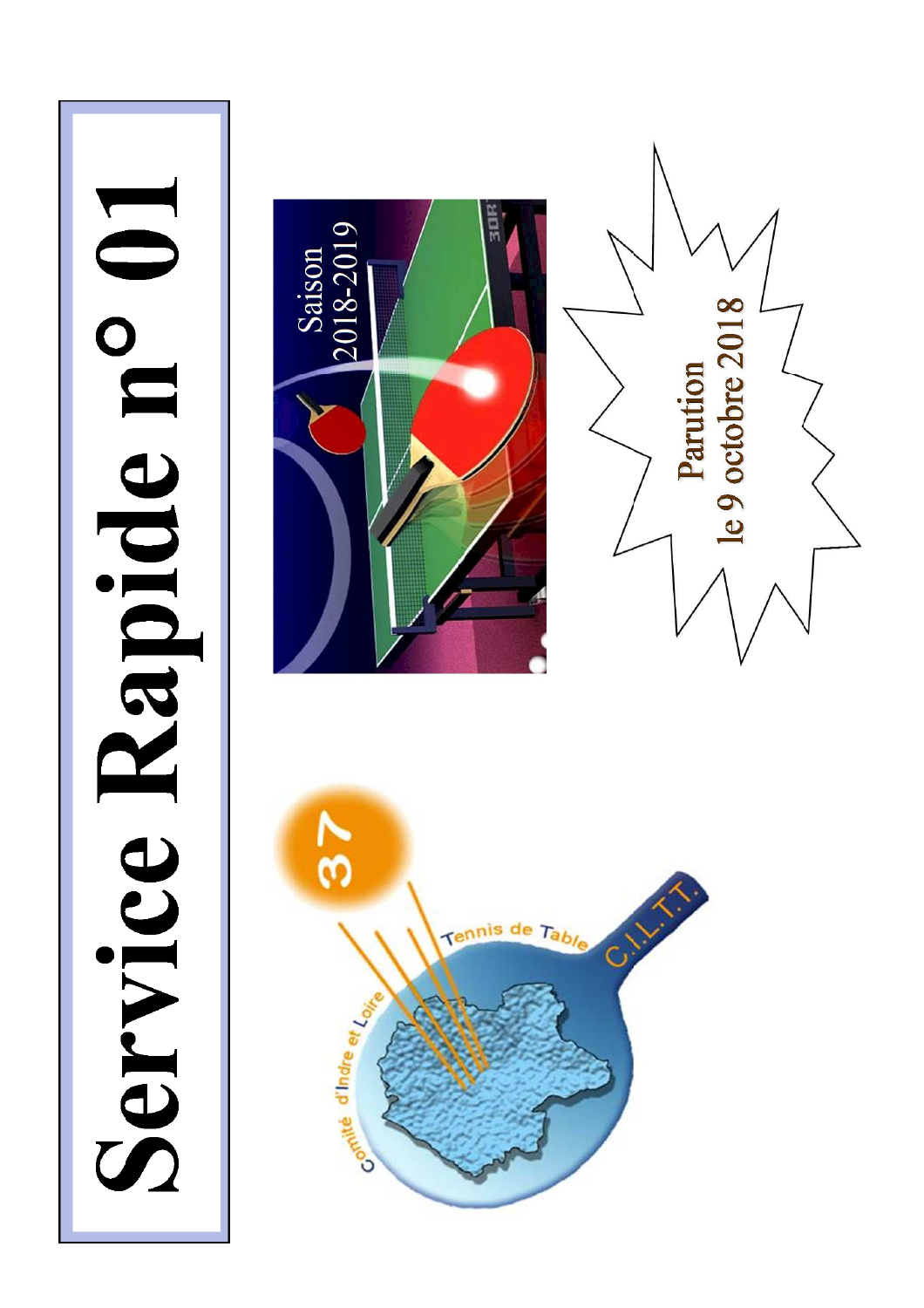# **PRE-REGIONALE**

### **1ère journée**

| CS MEMBROLLAIS TT 1        | - ES LA VILLE-AUX-DAMES TT 2 | 4              | 10             |
|----------------------------|------------------------------|----------------|----------------|
| TT JOUE LES TOURS 5        | - Exempt                     |                |                |
| C.P. VEIGNE 1              | - ST AVERTIN SPORTS TT 3     | 2              | 12             |
| A.S. FONDETTES 4           | - U.S.E. AVOINE-BEAUMONT 1   | 10             | $\overline{4}$ |
| <b>BEAUJARDIN BCT 1</b>    | - AS VERETZ TT 2             | $\overline{7}$ | $\overline{7}$ |
| 2ème journée               |                              |                |                |
| Exempt                     | - CS MEMBROLLAIS TT 1        |                |                |
| ST AVERTIN SPORTS TT 3     | - TT JOUE LES TOURS 5        | $\overline{7}$ | 7              |
| U.S.E. AVOINE-BEAUMONT 1   | $-$ C.P. VEIGNE 1            | 6              | 8              |
| AS VERETZ TT 2             | - A.S. FONDETTES 4           | $\Omega$       | 14             |
| ES LA VILLE-AUX-DAMES TT 2 | - BEAUJARDIN BCT 1           | 12             | $\overline{2}$ |
| 3ème journée               |                              |                |                |
| CS MEMBROLLAIS TT 1        | - ST AVERTIN SPORTS TT 3     | 4              | 10             |
| TT JOUE LES TOURS 5        | - U.S.E. AVOINE-BEAUMONT 1   | 9              | 5              |
| C.P. VEIGNE 1              | - AS VERETZ TT 2             | F              | 14             |
| A.S. FONDETTES 4           | - BEAUJARDIN BCT 1           | 10             | $\overline{4}$ |
| ES LA VILLE-AUX-DAMES TT 2 | - Exempt                     |                |                |

| C.P. VEIGNE 1              | - ST AVERTIN SPORTS TT 3   | 2              | 12 |    |                               |                |       |              |          |          |    |  |
|----------------------------|----------------------------|----------------|----|----|-------------------------------|----------------|-------|--------------|----------|----------|----|--|
| A.S. FONDETTES 4           | - U.S.E. AVOINE-BEAUMONT 1 | 10             | 4  | Rg | Equipe                        |                | PTIJI | $\mathsf{v}$ | N        | D I      | PF |  |
| <b>BEAUJARDIN BCT 1</b>    | - AS VERETZ TT 2           | $\overline{7}$ |    |    | A.S. FONDETTES 4              | 9              | ు     | 3            |          |          |    |  |
| 2ème journée               |                            |                |    |    | 2 IST AVERTIN SPORTS TT 3     | 8              | 3     |              |          |          |    |  |
| Exempt                     | - CS MEMBROLLAIS TT 1      |                |    |    | 3 ES LA VILLE-AUX-DAMES TT 2  | 6              |       |              |          |          |    |  |
| ST AVERTIN SPORTS TT 3     | - TT JOUE LES TOURS 5      | $\overline{7}$ |    |    | AS VERETZ TT 2                | 6              |       |              |          |          |    |  |
| U.S.E. AVOINE-BEAUMONT 1   | - C.P. VEIGNE 1            | 6              | 8  |    | 5 <b>ITT JOUE LES TOURS 5</b> | 5              |       |              |          | $\Omega$ |    |  |
| AS VERETZ TT 2             | - A.S. FONDETTES 4         | $\Omega$       | 14 |    | 6 BEAUJARDIN BCT 1            | 4              | 3     | 0            |          |          |    |  |
| ES LA VILLE-AUX-DAMES TT 2 | - BEAUJARDIN BCT 1         | 12             | 2  |    | C.P. VEIGNE 1                 | 4              | -3    |              | 0        |          |    |  |
| 3ème journée               |                            |                |    |    | 8 U.S.E. AVOINE-BEAUMONT 1    | 3              | -3    | 0            | 0        | 3 I      |    |  |
| CS MEMBROLLAIS TT 1        | - ST AVERTIN SPORTS TT 3   | $\overline{4}$ | 10 | 9  | <b>CS MEMBROLLAIS TT 1</b>    | $\overline{2}$ |       | $\Omega$     | $\Omega$ |          |    |  |



# **DEPARTEMENTALE 1**

# **POULE A**

#### **1ère journée**

- 
- 
- 
- 
- 
- 
- U.S. CHAMBRAY-LES-TOURS 2 R.C. BALLAN 2 8 1
- US RENAUDINE TT 3 **DEALL ASSESSED ASSESSED ASSESSED ASSESSED ASSESSED ASSESSED ASSESS** TT CORMERY-TRUYES 2 - RS ST CYR/LOIRE 3 12 R.C. BALLAN 2 - P.L. PAUL BERT 1 9 U.S. GENILLE TT 2 - AS VERETZ TT 3 17 RS ST CYR/LOIRE 3 - US RENAUDINE TT 3 9 P.L. PAUL BERT 1 - TT CORMERY-TRUYES 2 6 1

| <u>iviv juuliivu</u>      |                             |                |    |    |                             |           |                |   |   |     |                |
|---------------------------|-----------------------------|----------------|----|----|-----------------------------|-----------|----------------|---|---|-----|----------------|
| AS VERETZ TT 3            | - U.S. CHAMBRAY-LES-TOURS 2 | $\overline{7}$ | 11 | Rg | Equipe                      | <b>PT</b> | V              | N | D | PIF |                |
| US RENAUDINE TT 3         | - U.S. GENILLE TT 2         | 6              | 12 |    | <b>ITT CORMERY-TRUYES 2</b> | 6         | 2              | 0 | 0 |     | $\overline{1}$ |
| TT CORMERY-TRUYES 2       | - RS ST CYR/LOIRE 3         | 12             | 6  |    | <b>U.S. GENILLE TT 2</b>    | 6         | 2              |   | 0 |     | $\overline{0}$ |
| R.C. BALLAN 2             | - P.L. PAUL BERT 1          | 9              | 9  |    | 3 R.C. BALLAN 2             | 5         |                |   |   |     | $\overline{0}$ |
| 2ème journée              |                             |                |    |    | 4 U.S. CHAMBRAY-LES-TOURS 2 | 4         |                |   |   |     | $\overline{0}$ |
| U.S. GENILLE TT 2         | - AS VERETZ TT 3            | 17             |    |    | 5 RS ST CYR/LOIRE 3         | 3         | $\mathbf 0$    |   |   |     | $\overline{0}$ |
| RS ST CYR/LOIRE 3         | - US RENAUDINE TT 3         | 9              | 9  |    | P.L. PAUL BERT 1            | 3         | $\overline{0}$ |   |   |     | ⁄IO⊺           |
| P.L. PAUL BERT 1          | - TT CORMERY-TRUYES 2       | 6              | 12 |    | US RENAUDINE TT 3           | 3         | $\overline{0}$ |   |   |     | $\overline{1}$ |
| U.S. CHAMBRAY-LES-TOURS 2 | - R.C. BALLAN 2             | 8              | 10 |    | 8 AS VERETZ TT 3            |           |                |   |   |     | $\overline{0}$ |
|                           |                             |                |    |    |                             |           |                |   |   |     |                |

# **POULE B**

- 
- 
- 

**1ère journée**

- 
- 
- 
- 



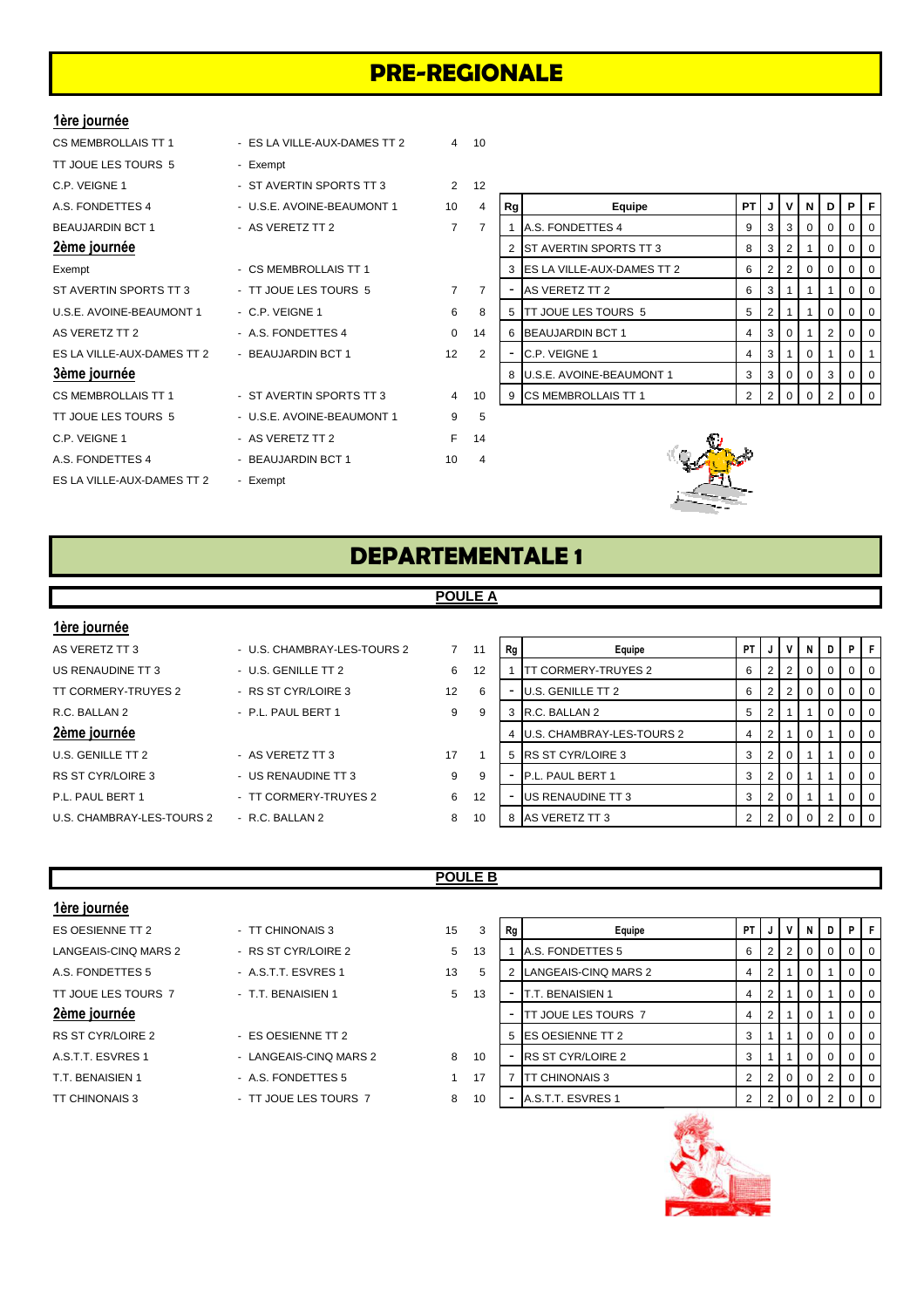# **DEPARTEMENTALE 2**

# **POULE A**

| 1ère journée               |                              |                |                |                |                                     |                |                |                |              |                |                |                |
|----------------------------|------------------------------|----------------|----------------|----------------|-------------------------------------|----------------|----------------|----------------|--------------|----------------|----------------|----------------|
| 4S TOURS T.T. 13           | - LARCAY T.T. 1              | 10             | 8              | Rg             | Equipe                              | PT             | J              | V              | N            | D              | P              | F.             |
| C.E.S. TOURS 1             | - RS ST CYR/LOIRE 4          | 14             | $\overline{4}$ | $\mathbf{1}$   | C.E.S. TOURS 1                      | 6              | $\overline{2}$ | $\overline{2}$ | 0            | $\mathbf 0$    | $\mathbf 0$    | $\overline{0}$ |
| A.S. LUYNES T.T 3          | - ES RIDELLOIS TT 1          | 5              | 13             |                | 2 <b>ES LA VILLE-AUX-DAMES TT 3</b> | 5              | $\overline{2}$ | $\mathbf{1}$   | 1            | 0              | $\mathbf 0$    | $\overline{0}$ |
| US LA RICHE TT 1           | - ES LA VILLE-AUX-DAMES TT 3 | 9              | 9              | $\blacksquare$ | US LA RICHE TT 1                    | 5              | $\overline{2}$ | 1              | 1            | $\Omega$       | 0              | $\mathbf 0$    |
| 2ème journée               |                              |                |                | 4              | <b>ES RIDELLOIS TT 1</b>            | 4              | $\overline{2}$ | $\mathbf{1}$   | $\mathbf 0$  |                | $\mathbf 0$    | $\mathbf 0$    |
| <b>RS ST CYR/LOIRE 4</b>   | - 4S TOURS T.T. 13           | <b>NP</b>      |                | 5              | 4S TOURS T.T. 13                    | 3              | -1             | 1              | 0            | 0              | 0              | $\mathbf 0$    |
| <b>ES RIDELLOIS TT 1</b>   | - C.E.S. TOURS 1             | 5              | 13             | 6              | A.S. LUYNES T.T 3                   | $\overline{2}$ | $\overline{2}$ | $\mathbf 0$    | $\mathbf 0$  | 2              | $\mathbf 0$    | $\overline{0}$ |
| ES LA VILLE-AUX-DAMES TT 3 | - A.S. LUYNES T.T 3          | 14             | $\overline{4}$ |                | LARCAY T.T. 1                       | 2              | $\overline{2}$ | 0              | 0            | 2              | 0              | $\overline{0}$ |
| LARCAY T.T. 1              | - US LA RICHE TT 1           | 8              | 10             |                | 8 RS ST CYR/LOIRE 4                 | $\mathbf{1}$   | $\mathbf 1$    | $\mathbf 0$    | $\mathbf 0$  |                | $\overline{0}$ | $\overline{0}$ |
|                            |                              |                |                |                |                                     |                |                |                |              |                |                |                |
|                            |                              |                | <b>POULE B</b> |                |                                     |                |                |                |              |                |                |                |
| 1ère journée               |                              |                |                |                |                                     |                |                |                |              |                |                |                |
| <b>ES OESIENNE TT 3</b>    | - A.C. AMBOISE 1             | 12             | 6              | Rg             | Equipe                              | PT             | J              | V              | N            | D              | P              | $\mathsf F$    |
| US RENAUDINE TT 4          | - TT CASTELVALERIE 1         | 13             | 5              | $\mathbf{1}$   | A.S. FONDETTES 6                    | 6              | $\overline{2}$ | $\overline{2}$ | 0            | 0              | 0              | $\overline{0}$ |
| A.S. FONDETTES 6           | - BEAUJARDIN BCT 2           | 13             | 5              | $\blacksquare$ | US RENAUDINE TT 4                   | 6              | $\overline{2}$ | $\overline{2}$ | 0            | 0              | $\mathbf 0$    | $\mathbf 0$    |
| TT JOUE LES TOURS 8        | - TT PARCAY MESLAY 2         | 4              | 14             |                | 3 ES OESIENNE TT 3                  | 5              | $\overline{2}$ | $\mathbf{1}$   | 1            | $\Omega$       | $\mathbf 0$    | $\overline{0}$ |
| 2ème journée               |                              |                |                | 4              | <b>TT PARCAY MESLAY 2</b>           | 4              | $\overline{2}$ | 1              | 0            |                | 0              | $\mathbf 0$    |
| TT CASTELVALERIE 1         | - ES OESIENNE TT 3           | 9              | 9              | 5              | <b>TT JOUE LES TOURS 8</b>          | 3              | $\overline{2}$ | 0              | 1            | 1              | 0              | $\mathbf 0$    |
| <b>BEAUJARDIN BCT 2</b>    | - US RENAUDINE TT 4          | $\overline{7}$ | 11             |                | <b>TT CASTELVALERIE 1</b>           | 3              | $\overline{2}$ | 0              | $\mathbf{1}$ | 1              | 0              | $\overline{0}$ |
| TT PARCAY MESLAY 2         | - A.S. FONDETTES 6           | 5              | 13             |                | A.C. AMBOISE 1                      | 3              | $\overline{2}$ | 0              | 1            |                | 0              | $\mathbf 0$    |
| A.C. AMBOISE 1             | - TT JOUE LES TOURS 8        | 9              | 9              |                | 8 BEAUJARDIN BCT 2                  | $\overline{2}$ | $\overline{2}$ | $\mathbf 0$    | 0            | $\overline{2}$ | 0              | $\overline{0}$ |
|                            |                              |                |                |                |                                     |                |                |                |              |                |                |                |
|                            |                              |                | <b>POULE C</b> |                |                                     |                |                |                |              |                |                |                |
| 1ère journée               |                              |                |                |                |                                     |                |                |                |              |                |                |                |
| 4S TOURS T.T. 12           | - TT CHINONAIS 4             | 13             | 5              | Rg             | Equipe                              |                |                | PT J J V       | ND           |                | $P$ $F$        |                |

| <del>TU I UUI IU III IL</del> |
|-------------------------------|
| LANGEAIS-CINQ MARS 3          |
| STF MAURE TT 1                |
| ST AVERTIN SPORTS TT 4        |
|                               |
| 2ème journée                  |
| <b>ES RIDELLOIS TT 2</b>      |
| A.P. ABILLY 1                 |
| C.P. VEIGNE 2                 |

| Tele Indities            |                          |                   |    |    |                               |                |               |                |                |                |              |                |
|--------------------------|--------------------------|-------------------|----|----|-------------------------------|----------------|---------------|----------------|----------------|----------------|--------------|----------------|
| 4S TOURS T.T. 12         | - TT CHINONAIS 4         | 13                | 5  | Rg | Equipe                        | PT I           | J             | V              |                | NDI            | $\mathsf{P}$ |                |
| LANGEAIS-CINQ MARS 3     | - ES RIDELLOIS TT 2      | 9                 | 9  |    | A.P. ABILLY 1                 | 6              | 2             | 2 <sup>1</sup> | $\overline{0}$ | $\overline{0}$ | $0$   $0$    |                |
| STE MAURE TT 1           | $-$ A.P. ABILLY 1        | $\overline{7}$    | 11 |    | <b>ST AVERTIN SPORTS TT 4</b> | 6              | $^{\circ}$ 2. | 2 <sup>1</sup> | $\overline{0}$ | 0              | $\mathbf 0$  | l O            |
| ST AVERTIN SPORTS TT 4   | $-$ C.P. VEIGNE 2        | 15                | 3  | 3  | 4S TOURS T.T. 12              | 5              | 2             |                |                | 0              | $0$   $0$    |                |
| 2ème journée             |                          |                   |    | 4  | <b>STE MAURE TT 1</b>         | 4              | 2             |                |                |                | $\mathbf 0$  | $\overline{0}$ |
| <b>ES RIDELLOIS TT 2</b> | - 4S TOURS T.T. 12       | 9                 | 9  |    | <b>ES RIDELLOIS TT 2</b>      | 4              | 2             | $\overline{0}$ | 2 <sub>1</sub> | $\mathbf{0}$   | $\mathbf 0$  | $\overline{0}$ |
| A.P. ABILLY 1            | - LANGEAIS-CINQ MARS 3   | $12 \overline{ }$ | 6  | 6  | LANGEAIS-CINQ MARS 3          | 3              | 2             | $\Omega$       |                |                | 0            | $\Omega$       |
| C.P. VEIGNE 2            | - STE MAURE TT 1         | 6                 | 12 |    | <b>TT CHINONAIS 4</b>         | 2              | 2             | $\overline{0}$ | $\overline{0}$ | 2 <sub>1</sub> | $\mathbf 0$  | <b>0</b>       |
| <b>TT CHINONAIS 4</b>    | - ST AVERTIN SPORTS TT 4 | 5                 | 13 |    | C.P. VEIGNE 2                 | $\overline{2}$ | 2             | $\Omega$       |                | റ              |              |                |

# **1ère journée**

| 4S TOURS T T 14           |
|---------------------------|
| T.T BOUCHARDAIS 1         |
| TT BLERE V.C. 2           |
| U.S. VERNOU 1             |
| 2ème journée              |
| <b>ES RIDELLOIS TT 3</b>  |
| LANGEAIS-CINO MARS 4      |
| <b>TT PARCAY MESLAY 3</b> |
| C.S. MEMBROLLAIS TT 2     |

|  |  | <b>POULE D</b> |  |
|--|--|----------------|--|
|  |  |                |  |
|  |  |                |  |

| 1ère journée          |                         |                |    |    |                              |                |                |                 |          |   |                |     |
|-----------------------|-------------------------|----------------|----|----|------------------------------|----------------|----------------|-----------------|----------|---|----------------|-----|
| 4S TOURS T.T. 14      | - C.S. MEMBROLLAIS TT 2 | 15             | 3  | Rg | Equipe                       | PT I           | J              |                 | N        | D | PIF            |     |
| T.T BOUCHARDAIS 1     | - ES RIDELLOIS TT 3     | 15             | 3  |    | <b>T.T BOUCHARDAIS 1</b>     | 6              |                | $2 \mid 2 \mid$ | 0        |   |                | - 0 |
| TT BLERE V.C. 2       | - LANGEAIS-CINQ MARS 4  | 13             | 5  |    | 4S TOURS T.T. 14             | 6              | 2 <sub>1</sub> |                 | 0        |   | $01$ 0         |     |
| U.S. VERNOU 1         | - TT PARCAY MESLAY 3    | $7^{\circ}$    | 11 |    | <b>TT PARCAY MESLAY 3</b>    | 6              | 2 <sub>1</sub> | $\overline{2}$  | 0        |   |                | 0 I |
| 2ème journée          |                         |                |    | 4  | <b>C.S. MEMBROLLAIS TT 2</b> | 4              | 2              |                 |          |   |                | 0 I |
| ES RIDELLOIS TT 3     | - 4S TOURS T.T. 14      | $\overline{4}$ | 14 | ۰  | <b>ITT BLERE V.C. 2</b>      | 4              | $\overline{2}$ |                 | $\Omega$ |   |                | - 0 |
| LANGEAIS-CINQ MARS 4  | - T.T BOUCHARDAIS 1     | $\overline{4}$ | 14 |    | 6 LANGEAIS-CINQ MARS 4       | 2 <sup>1</sup> |                | $2 \mid 0$      | 0        | 2 | $0$   0        |     |
| TT PARCAY MESLAY 3    | - TT BLERE V.C. 2       | 16             | 2  |    | <b>IES RIDELLOIS TT 3</b>    | $\overline{2}$ |                | $2 \mid 0$      | 0        |   |                | l 0 |
| C.S. MEMBROLLAIS TT 2 | - U.S. VERNOU 1         | 13             | 5  | ٠  | U.S. VERNOU 1                | 2              |                | $2 \mid 0$      | $\Omega$ | 2 | 0 <sup>1</sup> |     |
|                       | - 6                     |                |    |    |                              |                |                |                 |          |   |                |     |

 $U_{\epsilon}$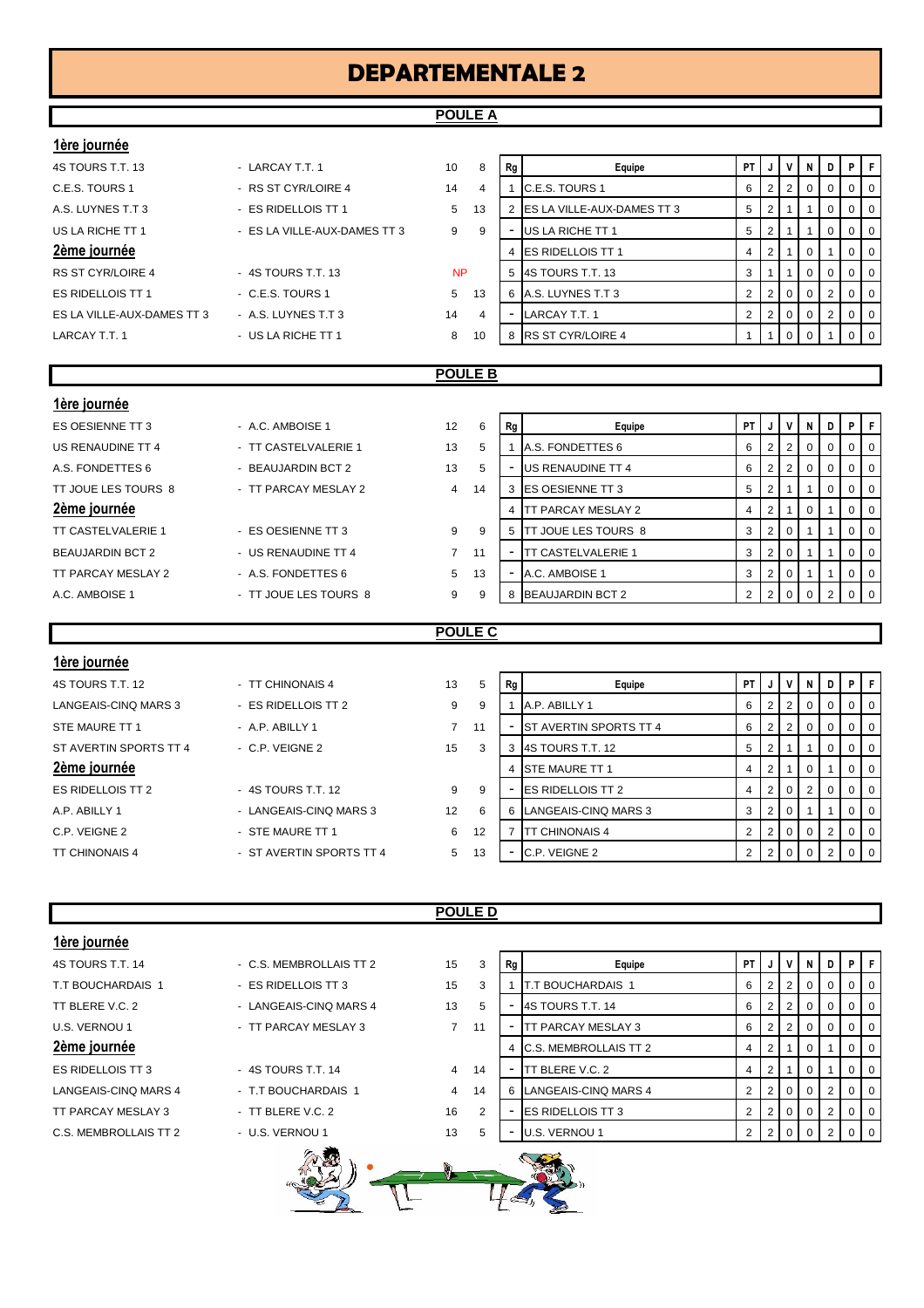# **DEPARTEMENTALE 3**

**POULE A**

| 1ère journée                |                              |                |                |                |                              |                |                         |                |             |                |             |             |
|-----------------------------|------------------------------|----------------|----------------|----------------|------------------------------|----------------|-------------------------|----------------|-------------|----------------|-------------|-------------|
| PPC MARTINOIS 1             | - A.C. AMBOISE 3             | 9              | 9              | Rg             | Equipe                       | <b>PT</b>      | J                       | $\mathsf{V}$   | N           | D              | P           | F           |
| ES LA VILLE-AUX-DAMES TT 4  | - A.S. FONDETTES 8           | 8              | 10             | 1              | A.C. AMBOISE 3               | 3              | $\overline{\mathbf{c}}$ | 0              |             | 1              | 0           | 0           |
| ST AVERTIN SPORTS TT 5      | - US RENAUDINE TT 7          | 4              | 14             |                | US RENAUDINE TT 7            | 3              |                         | 1              | 0           | 0              | 0           | $\mathbf 0$ |
| R.C. BALLAN 3               | - Exempt                     |                |                |                | R.C. BALLAN 3                | 3              |                         | 1              | $\mathbf 0$ | $\mathbf 0$    | $\pmb{0}$   | $\mathbf 0$ |
| 2ème journée                |                              |                |                |                | A.S. FONDETTES 8             | 3              |                         | 1              | 0           | 0              | 0           | 0           |
| A.S. FONDETTES 8            | - PPC MARTINOIS 1            | Reporté        |                | 5              | <b>PPC MARTINOIS 1</b>       | $\overline{2}$ |                         | $\mathbf 0$    | -1          | 0              | 0           | $\mathbf 0$ |
| US RENAUDINE TT 7           | - ES LA VILLE-AUX-DAMES TT 4 | Reporté        |                |                | 6 ES LA VILLE-AUX-DAMES TT 4 | $\mathbf{1}$   |                         | $\mathbf 0$    | $\mathbf 0$ | 1              | $\mathbf 0$ | 0           |
| Exempt                      | - ST AVERTIN SPORTS TT 5     |                |                | $\blacksquare$ | ST AVERTIN SPORTS TT 5       | $\mathbf{1}$   |                         | $\mathbf 0$    | $\mathbf 0$ |                | $\mathbf 0$ | $\mathbf 0$ |
| A.C. AMBOISE 3              | - R.C. BALLAN 3              | $\overline{4}$ | 14             |                |                              |                |                         |                |             |                |             |             |
|                             |                              |                |                |                |                              |                |                         |                |             |                |             |             |
|                             |                              |                | <b>POULE B</b> |                |                              |                |                         |                |             |                |             |             |
| 1ère journée                |                              |                |                |                |                              |                |                         |                |             |                |             |             |
| T.T. BOUCHARDAIS 2          | - ES AMBILLOU 1              | 10             | 8              | Rg             | Equipe                       | PT             | J                       | $\mathsf{v}$   | N           | D              | P           | F           |
| C.E.S. TOURS 2              | - TT SEMBLANCEEN 1           | 13             | 5              | 1              | C.E.S. TOURS 2               | 6              | $\overline{2}$          | $\overline{2}$ | 0           | 0              | $\mathbf 0$ | 0           |
| RS ST CYR/LOIRE 6           | - LANGEAIS-CINQ MARS 5       | 11             | $\overline{7}$ |                | A.T.T. AZAY-SUR-CHER 1       | 6              | $\overline{2}$          | $\overline{2}$ | $\mathbf 0$ | $\mathbf 0$    | $\mathbf 0$ | 0           |
| US LA RICHE TT 2            | - A.T.T. AZAY-SUR-CHER 1     | 5              | 13             |                | 3 <b>ES AMBILLOU 1</b>       | 4              | $\overline{2}$          | -1             | $\mathbf 0$ |                | 0           | 0           |
| 2ème journée                |                              |                |                |                | RS ST CYR/LOIRE 6            | 4              | $\overline{2}$          |                | $\mathbf 0$ |                | $\mathbf 0$ | 0           |
| <b>TT SEMBLANCEEN 1</b>     | - T.T. BOUCHARDAIS 2         | 16             | $\overline{2}$ |                | <b>TT SEMBLANCEEN 1</b>      | 4              | $\overline{2}$          | -1             | $\mathbf 0$ |                | $\mathbf 0$ | 0           |
| <b>LANGEAIS-CINQ MARS 5</b> | - C.E.S. TOURS 2             | 8              | 10             |                | T.T. BOUCHARDAIS 2           | 4              | $\overline{2}$          | 1              | $\mathbf 0$ | 1              | $\mathbf 0$ | $\mathbf 0$ |
| A.T.T. AZAY-SUR-CHER 1      | - RS ST CYR/LOIRE 6          | 14             | 4              | $\overline{7}$ | US LA RICHE TT 2             | $\overline{2}$ | $\overline{2}$          | $\mathbf 0$    | $\mathbf 0$ | $\overline{2}$ | 0           | $\mathbf 0$ |
| <b>ES AMBILLOU 1</b>        | - US LA RICHE TT 2           | 12             | 6              |                | LANGEAIS-CINQ MARS 5         | $\overline{2}$ | $\overline{2}$          | $\mathbf 0$    | $\mathbf 0$ | $\overline{2}$ | $\mathbf 0$ | $\Omega$    |
|                             |                              |                |                |                |                              |                |                         |                |             |                |             |             |
|                             |                              |                | <b>POULE C</b> |                |                              |                |                         |                |             |                |             |             |
|                             |                              |                |                |                |                              |                |                         |                |             |                |             |             |

#### **1ère journée**

Г

2ème journée

# TT PARCAY MESLAY 5 - A.C. AMBOISE 2 1 A.S MONTLOUIS/LOIRE 1 - TT BLERE V.C. 3 10 T.T. METTRAY 1 - US RENAUDINE TT 6 9 U.S. VERNOU 2 - ES OESIENNE TT 4 10 TT BLERE V.C. 3 - TT PARCAY MESLAY 5 16 US RENAUDINE TT 6 - A.S MONTLOUIS/LOIRE 1 11

ES OESIENNE TT 4 <sup>-</sup> T.T. METTRAY 1 2 3 A.C. AMBOISE 2 - U.S. VERNOU 2 15

**POULE D**

| 17             | Rg | Equipe                | PT             | J              | v        | N | D | Ρ |   |
|----------------|----|-----------------------|----------------|----------------|----------|---|---|---|---|
| 8              |    | A.C. AMBOISE 2        | 6              | 2              | 2        | 0 | 0 | 0 |   |
| 9              | 2  | T.T. METTRAY 1        | 5              | $\overline{2}$ | 1        | 1 | 0 | 0 |   |
| 8              |    | US RENAUDINE TT 6     | 5              | 2              | 1        | 1 | 0 | 0 | ი |
|                | 4  | A.S MONTLOUIS/LOIRE 1 | 4              | 2              | 1        | 0 | 1 | O | O |
| 2              |    | TT BLERE V.C. 3       | 4              | $\overline{2}$ | 1        | 0 | 1 | 0 | 0 |
| $\overline{7}$ |    | U.S. VERNOU 2         | 4              | $\overline{2}$ |          | 0 |   | O |   |
| 10             | 7  | TT PARCAY MESLAY 5    | $\overline{2}$ | $\overline{2}$ | $\Omega$ | 0 | 2 | 0 | 0 |
| ર              |    | ES OFSIENNE TT 4      | 2              | 2              | $\Omega$ | n | っ | ∩ | ∩ |

# **1ère journée**

| STT SORIGNY 1                                     | - LARCAY T.T. 2               |
|---------------------------------------------------|-------------------------------|
| [ MONTS ARTANNES 5                                | - STE CATHERINE DE FIERBOIS 1 |
| TE MAURE TT 2                                     | - A.S.T.T. ESVRES 3           |
| S. CHAMBRAY-LES-TOURS 3 4S TOURS T.T. 16          |                               |
| ème journée                                       |                               |
| TE CATHERINE DE FIERBOIS 1       - ASTT SORIGNY 1 |                               |
| S.T.T. ESVRES 3                                   | - TT MONTS ARTANNES 5         |
| S TOURS T.T. 16                                   | - STE MAURE TT 2              |
| ARCAY T.T. 2                                      | - U.S. CHAMBRAY-LES-TOURS 3   |
|                                                   |                               |

| <b>ICIC INAIIICE</b>        |                               |    |    |    |                                        |      |                |          |          |                |                |
|-----------------------------|-------------------------------|----|----|----|----------------------------------------|------|----------------|----------|----------|----------------|----------------|
| ASTT SORIGNY 1              | - LARCAY T.T. 2               | 9  | 9  | Rg | Equipe                                 | PT I | J              | N.       | D I      | PF             |                |
| TT MONTS ARTANNES 5         | - STE CATHERINE DE FIERBOIS 1 | 9  | 9  |    | <b>STE MAURE TT 2</b>                  | 6 I  |                | $\Omega$ |          | 0 <sub>0</sub> |                |
| STE MAURE TT 2              | - A S.T.T. ESVRES 3           | 17 |    |    | 2 <b>ITT MONTS ARTANNES 5</b>          | 5    |                |          |          | 0 <sub>0</sub> |                |
| U.S. CHAMBRAY-LES-TOURS 3   | - 4S TOURS T.T. 16            | 8  | 10 |    | LARCAY T.T. 2                          | 5    |                |          |          | $0$   $0$      |                |
| 2ème journée                |                               |    |    |    | 4S TOURS T.T. 16                       |      |                | $\Omega$ |          |                | 0 <sub>0</sub> |
| STE CATHERINE DE FIERBOIS 1 | - ASTT SORIGNY 1              |    |    |    | 5 U.S. CHAMBRAY-LES-TOURS 3            |      |                | $\Omega$ |          | $0$   $0$      |                |
| A.S.T.T. ESVRES 3           | - TT MONTS ARTANNES 5         | 5  | 13 |    | <b>ITT STE CATHERINE DE FIERBOIS 1</b> |      |                |          | $\Omega$ | $01$ 0         |                |
| 4S TOURS T.T. 16            | - STE MAURE TT 2              |    | 17 |    | A.S.T.T. ESVRES 3                      |      | 2 <sub>1</sub> | $\Omega$ |          | $01$ 0         |                |
| LARCAY T.T. 2               | - U.S. CHAMBRAY-LES-TOURS 3   | 11 |    |    | <b>ASTT SORIGNY 1</b>                  |      |                |          |          | $0$   $0$      |                |
|                             |                               |    |    |    |                                        |      |                |          |          |                |                |

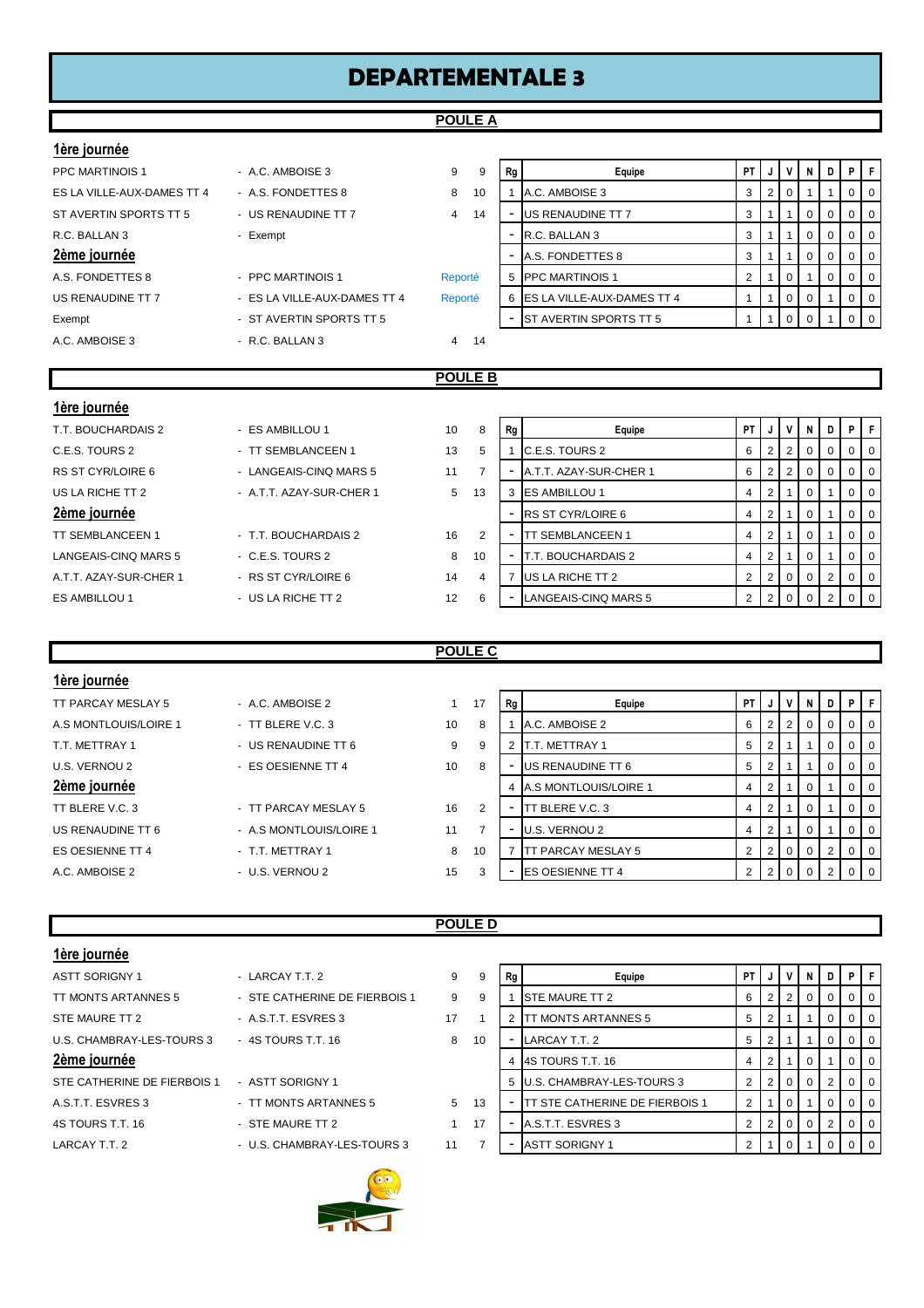# **POULE E**

| 1ère journée                  |                          |    |                |    |                          |                |                |                |                |   |                |          |
|-------------------------------|--------------------------|----|----------------|----|--------------------------|----------------|----------------|----------------|----------------|---|----------------|----------|
| P.L. PAUL BERT 2              | - U.S. VERNOU 3          | 6  | 12             | Rg | Equipe                   | PT I           |                | JIVI           | N              | D | P.             | - F      |
| US RENAUDINE TT 5             | - A.S. FONDETTES 7       |    | 17             |    | A.S. FONDETTES 7         | 6              | $\overline{2}$ | 2 <sup>1</sup> | 0              | 0 | $\Omega$       | l 0      |
| RS ST CYR/LOIRE 5             | - ASTT CHEMILLE S/DEME 1 | 6  | 12             |    | ASTT CHEMILLE S/DEME 1   | 6              | $\overline{2}$ | 2 <sup>1</sup> | 0              | 0 | 0              | $\Omega$ |
| Exempt                        | - TT PARCAY MESLAY 4     |    |                | З  | U.S. VERNOU 3            | 3              |                |                | 0              | 0 | $\overline{0}$ | $\Omega$ |
| 2ème journée                  |                          |    |                |    | TT PARCAY MESLAY 4       | 3              |                |                | 0              | 0 | $\mathbf{0}$   | $\Omega$ |
| A.S. FONDETTES 7              | - P.L. PAUL BERT 2       | 14 | $\overline{4}$ |    | US RENAUDINE TT 5        | 2              | $\overline{2}$ | $\mathbf{0}$   | 0              | 2 |                | $\Omega$ |
| <b>ASTT CHEMILLE S/DEME 1</b> | - US RENAUDINE TT 5      | 12 | 6              |    | P.L. PAUL BERT 2         | $\overline{2}$ | 2 <sup>1</sup> | $\overline{0}$ | $\overline{0}$ | 2 |                | $\Omega$ |
| TT PARCAY MESLAY 4            | - RS ST CYR/LOIRE 5      | 10 | 8              |    | <b>RS ST CYR/LOIRE 5</b> | 2              | 2              |                |                |   |                | $\Omega$ |
| U.S. VERNOU 3                 | - Exempt                 |    |                |    |                          |                |                |                |                |   |                |          |
|                               |                          |    |                |    |                          |                |                |                |                |   |                |          |

# **POULE F**

| 1ère journée                 |                                |                |    |    |                              |    |                |              |                |                |     |
|------------------------------|--------------------------------|----------------|----|----|------------------------------|----|----------------|--------------|----------------|----------------|-----|
| T.T. BENAISIEN 2             | - TT CHINONAIS 5               | 18             |    | Rg | Equipe                       | PT | V              | N            | D I            | PIF            |     |
| ST MICHEL T.T. 1             | - A.S. LUYNES T.T 4            | Reporté        |    |    | T.T. BENAISIEN 2             | 6  | 2              | $\Omega$     | $\overline{0}$ | $\Omega$       | I 0 |
| A.T.T.ST ANTOINE DU ROCHER 1 | - TT ST GENOUPH 4              | 18             | E  |    | A.T.T.ST ANTOINE DU ROCHER 1 | 6  | $\overline{2}$ | $\mathbf{0}$ | $\overline{0}$ | $\overline{0}$ | I 0 |
| U.S. CHAMBRAY-LES-TOURS 4    | - AS SAVONNIERES TT 1          | 9              | 9  | 3  | U.S. CHAMBRAY-LES-TOURS 4    | 5  |                |              |                |                | l 0 |
| 2ème journée                 |                                |                |    | 4  | <b>ITT ST GENOUPH 4</b>      | 3  |                |              | $\overline{0}$ | $\Omega$       |     |
| A.S. LUYNES T.T 4            | - T.T. BENAISIEN 2             | 8              | 10 |    | AS SAVONNIERES TT 1          | 3  | $\mathbf 0$    |              |                | $\mathbf 0$    | l 0 |
| TT ST GENOUPH 4              | - ST MICHEL T.T. 1             | 10             | 8  | 6  | <b>ITT CHINONAIS 5</b>       | 2  | $\overline{0}$ | $\Omega$     | <sup>2</sup>   | $\mathbf 0$    | l 0 |
| AS SAVONNIERES TT 1          | - A T T ST ANTOINE DU ROCHER 1 | 5 <sup>5</sup> | 13 |    | <b>IST MICHEL T.T. 1</b>     |    | $\overline{0}$ |              |                | $\mathbf 0$    | l 0 |
| <b>TT CHINONAIS 5</b>        | - U.S. CHAMBRAY-LES-TOURS 4    | 8              | 10 | ٠  | A.S. LUYNES T.T 4            |    |                |              |                |                |     |

# **POULE G**

| 1ère journée               |                              |    |                   |    |                                |      |   |                |          |                      |           |                |
|----------------------------|------------------------------|----|-------------------|----|--------------------------------|------|---|----------------|----------|----------------------|-----------|----------------|
| TTC du LOCHOIS 2           | - ST AVERTIN SPORTS TT 7     | 9  | 9                 | Rg | Equipe                         | PT I | J | V              | N        | D                    |           | PF             |
| TT MONTS ARTANNES 3        | - A.P. ST SENOCH 2           | 16 | 2                 |    | <b>ITT JOUE LES TOURS 9</b>    | 6    | 2 | 2              | 0        |                      |           | $0$   0        |
| U.S. GENILLE TT 3          | - ES LA VILLE-AUX-DAMES TT 5 | 10 | 8                 |    | U.S. GENILLE TT 3              | 6    | 2 | 2              | 0        | 0                    | $0$   $0$ |                |
| TT JOUE LES TOURS 9        | - 4S TOURS T.T. 15           | 12 | 6                 | 3  | TTC du LOCHOIS 2               | 5    | 2 |                |          | $\mathbf{0}$         | $0$   0   |                |
| 2ème journée               |                              |    |                   | 4  | <b>ITT MONTS ARTANNES 3</b>    | 4    | 2 |                | 0        |                      |           | 0 <sub>0</sub> |
| A.P. ST SENOCH 2           | - TTC du LOCHOIS 2           | 6  | $12 \overline{ }$ |    | ES LA VILLE-AUX-DAMES TT 5     | 4    | 2 |                | $\Omega$ |                      |           | 0 <sub>0</sub> |
| ES LA VILLE-AUX-DAMES TT 5 | - TT MONTS ARTANNES 3        | 11 |                   | 6  | <b>IST AVERTIN SPORTS TT 7</b> | 3    | 2 | $\overline{0}$ |          |                      |           | $0$   $0$      |
| 4S TOURS T.T. 15           | - U.S. GENILLE TT 3          | 6  | 12                |    | A.P. ST SENOCH 2               | 2    | 2 | 0              | 0        | $\mathbf{2}^{\circ}$ |           | $0$   0        |
| ST AVERTIN SPORTS TT 7     | - TT JOUE LES TOURS 9        | 5  | 13                |    | 4S TOURS T.T. 15               |      | 2 |                |          |                      |           | $0$   $0$      |
|                            |                              |    | <b>POULE H</b>    |    |                                |      |   |                |          |                      |           |                |

#### **1ère journée**

# EP MARIGNY RILLY 1 - ST AVERTIN SPORTS TT 6 12 TT MONTS ARTANNES 4 - TT CORMERY-TRUYES 3 10



| .                      |                          |                   |    |    |                            |           |  |          |   |                  |
|------------------------|--------------------------|-------------------|----|----|----------------------------|-----------|--|----------|---|------------------|
| EP MARIGNY RILLY 1     | - ST AVERTIN SPORTS TT 6 | $12 \overline{ }$ | 6  | Rg | Equipe                     | <b>PT</b> |  | N        | D | PIFI             |
| TT MONTS ARTANNES 4    | - TT CORMERY-TRUYES 3    | 10                | 8  |    | US LA RICHE TT 3           | 5         |  |          |   | 0101             |
| A.P. ST SENOCH 1       | - A S.T.T. ESVRES 2      | 9                 | 9  |    | A.P. ST SENOCH 1           | 5         |  |          |   | 0 1 0            |
| US LA RICHE TT 3       | - AS VERETZ TT 4         | 9                 | 9  |    | A.S.T.T. ESVRES 2          | 5         |  |          |   | $0$   $0$        |
| 2ème journée           |                          |                   |    |    | TT MONTS ARTANNES 4        |           |  |          |   | $0$   $0$        |
| TT CORMERY-TRUYES 3    | - EP MARIGNY RILLY 1     | 15                | 3  |    | <b>IEP MARIGNY RILLY 1</b> |           |  |          |   | $\overline{1}$ 0 |
| A.S.T.T. ESVRES 2      | - TT MONTS ARTANNES 4    | 14                | 4  |    | <b>IT CORMERY-TRUYES 3</b> |           |  |          |   | $\overline{101}$ |
| <b>AS VERETZ TT 4</b>  | - A.P. ST SENOCH 1       | 4                 | 14 |    | AS VERETZ TT 4             |           |  |          |   | $\overline{1}$ 0 |
| ST AVERTIN SPORTS TT 6 | - US LA RICHE TT :       |                   | 17 |    | 8 IST AVERTIN SPORTS TT 6  |           |  | $\Omega$ |   | $0$   $0$        |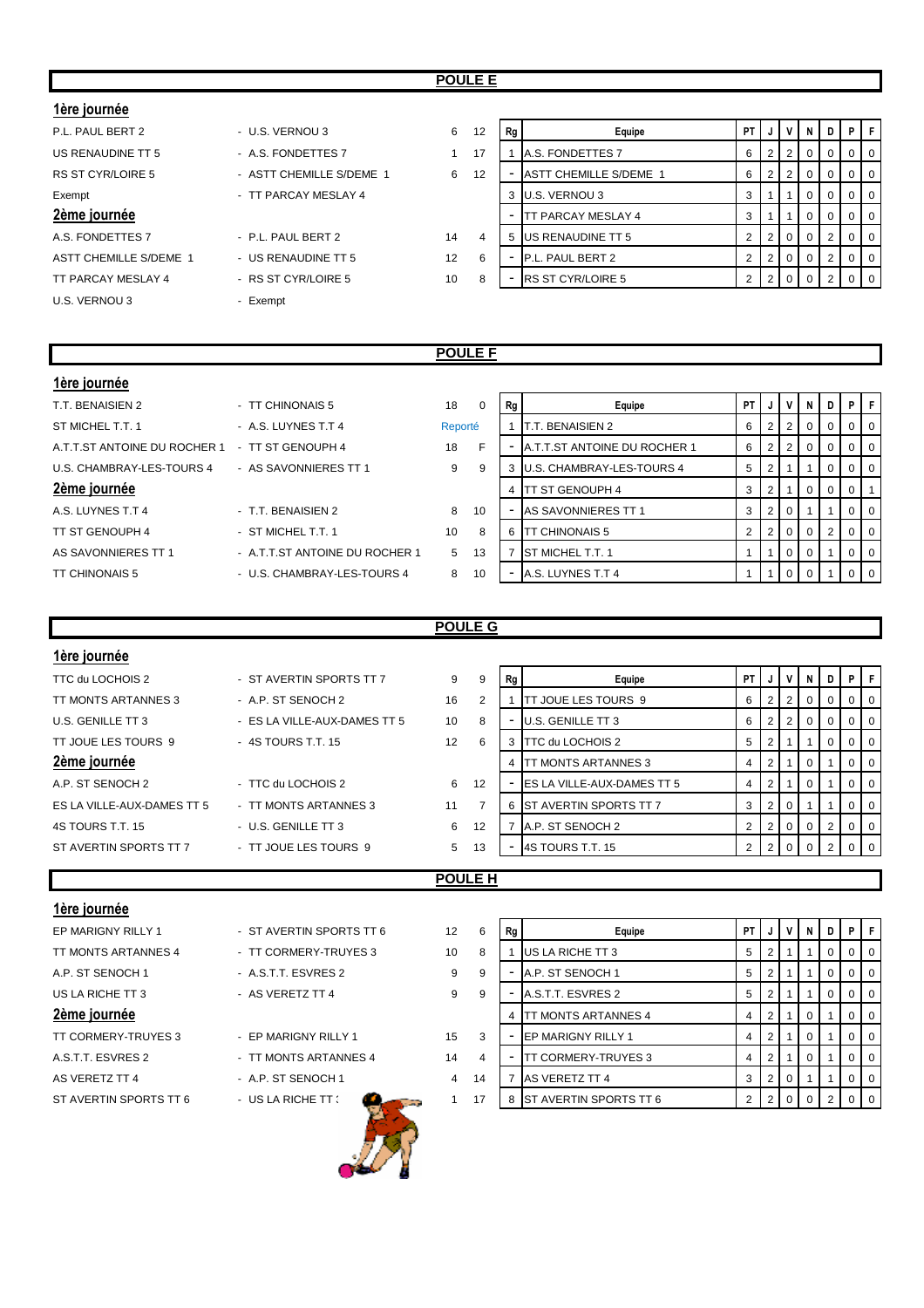# **DEPARTEMENTALE 4**

# **POULE A**

# **1ère journée**

A.S. LUYNES T.T 5 **FILMAURE TT 3** 3 A.S. FONDETTES 9 - T.T. BOUCHARDAIS 5 9 R.C. BALLAN 4 **C.P. VEIGNE 3** 3 3 2 7 **2ème journée** STE MAURE TT 3 **FALL SEE 5** F.T. BENAISIEN 3 T.T. BOUCHARDAIS 5 - A.S. LUYNES T.T 5 3 C.P. VEIGNE 3 **A.S. FONDETTES 9** 0

# T.T. BENAISIEN 3 **FILM BENAISIEN 3** - TT MONTS ARTANNES 6 TT MONTS ARTANNES 6 - R.C. BALLAN 4 0

| 3  | Rg | Equipe                | PT             | J              | ٧ | N        | D        | P        |   |
|----|----|-----------------------|----------------|----------------|---|----------|----------|----------|---|
| 7  | 1  | A.S. FONDETTES 9      | 6              | $\overline{2}$ | 2 | $\Omega$ | $\Omega$ | 0        | ი |
| 1  |    | R.C. BALLAN 4         | 6              | $\overline{2}$ | 2 | 0        | $\Omega$ | $\Omega$ | 0 |
| 3  | 3  | T.T. BENAISIEN 3      | 5              | $\overline{2}$ | 1 | 1        | $\Omega$ | $\Omega$ | ი |
|    |    | <b>STE MAURE TT 3</b> | 5              | 2              | 1 | 1        | $\Omega$ | $\Omega$ | 0 |
| 5  | 5  | A.S. LUYNES T.T 5     | 4              | $\overline{2}$ | 1 | 0        | 1        | $\Omega$ | 0 |
| 7  | 6  | T.T. BOUCHARDAIS 5    | $\overline{2}$ | $\overline{2}$ | 0 | 0        | 2        | $\Omega$ | 0 |
| 10 | -  | C.P. VEIGNE 3         | 2              | $\overline{2}$ | 0 | 0        | 2        | $\Omega$ | 0 |
| 10 |    | TT MONTS ARTANNES 6   | 2              | 2              | 0 | $\Omega$ | 2        | 0        | ი |

# **POULE B**

| 1ère journée            |                        |              |          |    |                             |                |                |                |                |                |    |         |
|-------------------------|------------------------|--------------|----------|----|-----------------------------|----------------|----------------|----------------|----------------|----------------|----|---------|
| TT PARCAY MESLAY 7      | - AS VERETZ TT 5       | 3            | 7        | Rg | Equipe                      | <b>PT</b>      | J              | v              | <b>N</b>       | D              | P. | F       |
| ASTT CHEMILLE/DEME 2    | - TT SEMBLANCEEN 2     | $\mathbf{0}$ | 10       |    | <b>SEMBLANCEEN 2</b>        | 6              | $\overline{2}$ | $\overline{2}$ | 0              |                |    | $01$ 0  |
| Exempt                  | - BEAUJARDIN BCT 3     |              |          |    | AS VERETZ TT 5              | 6              | 2 <sub>1</sub> | $\overline{2}$ | 0              | 0              |    | $0$   0 |
| LARCAY T.T. 4           | - ES OESIENNE TT 6     | 9            |          | 3  | LARCAY T.T. 4               | 4              | $\overline{2}$ |                | 0              |                |    | $01$ 0  |
| 2ème journée            |                        |              |          | 4  | <b>BEAUJARDIN BCT 3</b>     | 3              |                |                | $\mathbf 0$    | 0              |    | $01$ 0  |
| TT SEMBLANCEEN 2        | - TT PARCAY MESLAY 7   | 9            |          | 5  | <b>ASTT CHEMILLE/DEME 2</b> | $\overline{2}$ | 2 <sup>1</sup> | $\overline{0}$ | $\overline{0}$ | 2              |    | $01$ 0  |
| <b>BEAUJARDIN BCT 3</b> | - ASTT CHEMILLE/DEME 2 | 10           | $\Omega$ |    | TT PARCAY MESLAY 7          | $\overline{2}$ | 2 <sup>1</sup> | $\overline{0}$ | $\overline{0}$ | $\overline{2}$ |    | $0$   0 |
| ES OESIENNE TT 6        | - Exempt               |              |          |    | <b>ES OESIENNE TT 6</b>     |                |                | $\mathbf{0}$   |                |                |    | $01$ 0  |
| AS VERETZ TT 5          | - LARCAY T.T. 4        | 6            | 4        |    |                             |                |                |                |                |                |    |         |
|                         |                        |              |          |    |                             |                |                |                |                |                |    |         |
|                         |                        | POULE C      |          |    |                             |                |                |                |                |                |    |         |

# **1ère journée**

| TT CORMERY-TRUYES 4     | - ST AVERTIN SPORTS TT 10 |    | 3 | Rg | Equipe                         | <b>PT</b> | 1 J 1          | V              |                | NDI | PIF |                  |
|-------------------------|---------------------------|----|---|----|--------------------------------|-----------|----------------|----------------|----------------|-----|-----|------------------|
| A.P. ABILLY 2           | - STE MAURE TT 5          |    | 9 |    | <b>STE MAURE TT 5</b>          | 6         | $\overline{2}$ | 2 <sup>1</sup> | $\overline{0}$ |     |     | $\overline{1}$ 0 |
| ES RIDELLOIS TT 4       | - C.E.S. TOURS 3          | 10 | 0 |    | <b>IES RIDELLOIS TT 4</b>      | 6         | 2              | 2 <sup>1</sup> |                |     |     | ΙO               |
| TT JOUE LES TOURS 10    | - T.T. BOUCHARDAIS 4      | 5  | 5 |    | <b>ITT JOUE LES TOURS 10</b>   | 5         | 2              |                |                |     |     | ΙO               |
| 2ème journée            |                           |    |   |    | <b>ITT CORMERY-TRUYES 4</b>    | 4         | 2              |                |                |     |     | l O              |
| STE MAURE TT 5          | - TT CORMERY-TRUYES 4     | 6  | 4 |    | 5 A.P. ABILLY 2                | 3         | $^{\circ}$ 2 . | $\mathbf{0}$   |                |     |     | l O              |
| C.E.S. TOURS 3          | $-$ A.P. ABILLY 2         | 5  | 5 |    | <b>IT.T. BOUCHARDAIS 4</b>     | 3         | 2              | $\mathbf{0}$   |                |     |     | - 0              |
| T.T. BOUCHARDAIS 4      | - ES RIDELLOIS TT 4       | 3  |   |    | <b>IC.E.S. TOURS 3</b>         | 3         | $\overline{2}$ | $\mathbf{0}$   |                |     |     | - 0              |
| ST AVERTIN SPORTS TT 10 | - TT JOUE LES TOURS 10    |    | 9 |    | <b>ST AVERTIN SPORTS TT 10</b> |           | 2              |                |                |     |     |                  |
|                         |                           |    |   |    |                                |           |                |                |                |     |     |                  |

# **POULE D**

| 1ère journée                                      |                                |           |    |    |                                     |                |                |                |                |                |         |                |
|---------------------------------------------------|--------------------------------|-----------|----|----|-------------------------------------|----------------|----------------|----------------|----------------|----------------|---------|----------------|
| TT PARCAY MESLAY 6                                | - RS ST CYR/LOIRE 7            | 9         |    | Rg | Equipe                              | PT I           | J              | v              | - N            | D              | P.      | $\mathsf{F}$   |
| A S P T T TOURS 1                                 | - A T T ST ANTOINE DU ROCHER 2 | 9         |    |    | A.S.P.T.T. TOURS 1                  | 6              | $\overline{2}$ |                | $\overline{0}$ | $\overline{0}$ |         | $01$ 0         |
| Exempt                                            | - ASTT CHEMILLE/DEME 3         |           |    |    | <b>TT PARCAY MESLAY 6</b>           | 6              | $\overline{2}$ | $\overline{2}$ | <b>0</b>       | $\overline{0}$ |         | $01$ 0         |
| U.S. VERNOU 5                                     | - ES OESIENNE TT 5             |           | 9  | 3  | <b>ES OESIENNE TT 5</b>             | 3              |                |                |                |                |         | $0$   0        |
| 2ème journée                                      |                                |           |    |    | <b>A.T.T.ST ANTOINE DU ROCHER 2</b> | $\overline{2}$ | 2              | 0              |                |                |         | $0$   0        |
| A.T.T.ST ANTOINE DU ROCHER 2 - TT PARCAY MESLAY 6 |                                |           | 9  | 5  | ASTT CHEMILLE/DEME 3                |                |                | $\overline{0}$ | l 0            |                | $0$   0 |                |
| ASTT CHEMILLE/DEME 3                              | - A.S.P.T.T. TOURS 1           | $\Omega$  | 10 |    | <b>RS ST CYR/LOIRE 7</b>            |                |                | 0 <sub>0</sub> |                |                | $01$ 0  |                |
| ES OESIENNE TT 5                                  | - Exempt                       |           |    |    | U.S. VERNOU 5                       |                |                |                |                |                |         | 0 <sub>0</sub> |
| <b>RS ST CYR/LOIRE 7</b><br>$\gamma$              | - U.S. VERNOU 5                | <b>NP</b> |    |    |                                     |                |                |                |                |                |         |                |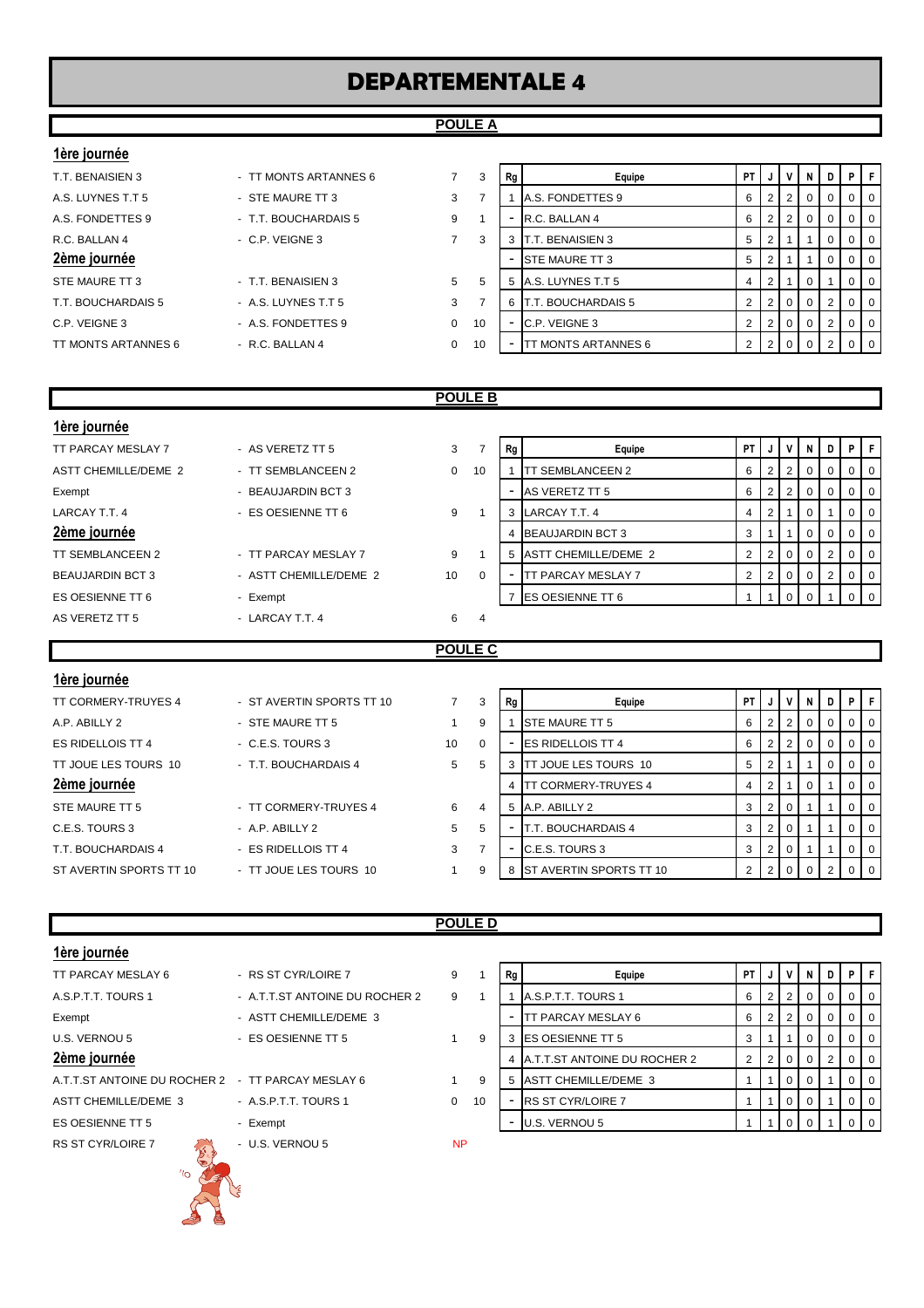| 1ère journée                          |                                |                |                |    |                               |                |                |                |          |                |                |                |
|---------------------------------------|--------------------------------|----------------|----------------|----|-------------------------------|----------------|----------------|----------------|----------|----------------|----------------|----------------|
| ES LA VILLE-AUX-DAMES TT 6            | - TT MONTS ARTANNES 7          | 5              | 5              | Rg | Equipe                        | <b>PT</b>      | $\mathbf{J}$ . | V              | N        | D              | PF             |                |
| A.P. ABILLY 3                         | - A.S. FONDETTES 10            | 4              | 6              |    | ES LA VILLE-AUX-DAMES TT 6    | 5              | 2              | 1              |          | $\Omega$       | $\overline{0}$ | l 0            |
| Exempt                                | - T.T. METTRAY 2               |                |                |    | TT MONTS ARTANNES 7           | 5              | $\overline{2}$ | $\mathbf{1}$   |          | 0              | 0 <sup>1</sup> |                |
| TT JOUE LES TOURS 11                  | - AS SAVONNIERES TT 2          | 9              |                | 3  | A.S. FONDETTES 10             | 4              | $\overline{2}$ | 1              | $\Omega$ |                | $\Omega$       | - 0            |
| <u>2ème journée</u>                   |                                |                |                |    | TT JOUE LES TOURS 11          | 4              | 2              |                | $\Omega$ |                | $\Omega$       | - 0            |
| A.S. FONDETTES 10                     | - ES LA VILLE-AUX-DAMES TT 6   | 4              | 6              |    | A.P. ABILLY 3                 | 4              | $\overline{2}$ | 1              | 0        |                | 0 <sup>1</sup> |                |
| T.T. METTRAY 2                        | - A.P. ABILLY 3                | $\mathbf{1}$   | 9              | 6  | AS SAVONNIERES TT 2           | 1              | $\mathbf{1}$   | $\overline{0}$ | $\Omega$ |                | 0 <sup>1</sup> |                |
| AS SAVONNIERES TT 2                   | - Exempt                       |                |                |    | T.T. METTRAY 2                |                | $\mathbf{1}$   | $\overline{0}$ | $\Omega$ |                | $\Omega$       | $\overline{0}$ |
| TT MONTS ARTANNES 7                   | - TT JOUE LES TOURS 11         | 8              | 2              |    |                               |                |                |                |          |                |                |                |
|                                       |                                | <b>POULE F</b> |                |    |                               |                |                |                |          |                |                |                |
|                                       |                                |                |                |    |                               |                |                |                |          |                |                |                |
| <u>1ère journée</u>                   |                                |                |                |    |                               |                |                |                |          |                |                |                |
| Exempt                                | - U.S. VERNOU 4                |                |                | Rg | Equipe                        | <b>PT</b>      | J              | V              | N        | D              | PF             |                |
| A.S.P.T.T. TOURS 2                    | - A.T.T.ST ANTOINE DU ROCHER 3 | 9              |                |    | <b>ST AVERTIN SPORTS TT 8</b> | 6              | 2              | 2 <sup>1</sup> | $\Omega$ | $\Omega$       | $\Omega$       | 0              |
| ST AVERTIN SPORTS TT 8                | - A.S MONTLOUIS/LOIRE 3        | 6              | 4              |    | A.C. AMBOISE 4                | 6              | 2              | 2 <sup>1</sup> | 0        | 0              | $\overline{0}$ | l 0            |
| A.C. AMBOISE 4                        | - PPC MARTINOIS 2              | 6              | 4              |    | A.S.P.T.T. TOURS 2            | 6              | 2              | $\overline{2}$ | 0        | 0              | 0              | - 0            |
| 2ème journée                          |                                |                |                |    | A.S MONTLOUIS/LOIRE 3         | 2              | 2              | $\overline{0}$ | $\Omega$ | 2              | $\Omega$       | - 0            |
| A.T.T.ST ANTOINE DU ROCHER 3 - Exempt |                                |                |                |    | <b>PPC MARTINOIS 2</b>        | $\overline{2}$ | 2              | $\overline{0}$ | 0        | $\overline{2}$ | $\overline{0}$ | l 0            |
| A.S MONTLOUIS/LOIRE 3                 | - A.S.P.T.T. TOURS 2           | 3              | $\overline{7}$ | 6  | A.T.T.ST ANTOINE DU ROCHER 3  | 1              | $\mathbf{1}$   | $\overline{0}$ | 0        |                | 0 <sup>1</sup> |                |
| PPC MARTINOIS 2                       | - ST AVERTIN SPORTS TT 8       | 3              | $\overline{7}$ |    | U.S. VERNOU 4                 |                |                | $\Omega$       | $\Omega$ |                | $\Omega$       | $\Omega$       |
|                                       |                                |                |                |    |                               |                |                |                |          |                |                |                |
| U.S. VERNOU 4                         | - A.C. AMBOISE 4               | 4              | 6              |    |                               |                |                |                |          |                |                |                |

**POULE E**

# **1ère journée**

- 
- 
- 
- 
- 
- 

# ASTT SORIGNY 2 - U.S.E. AVOINE-BEAUMONT 2 10 F Rg **Equipe PT J V N D P** P ES RIDELLOIS TT 5 - U.S. CHAMBRAY-LES-TOURS 5 1 9 1 STE MAURE TT 4 5 2 1 1 0 0 0 STE MAURE TT 4 - LANGEAIS-CINQ MARS 6 6 4 - T.T. BOUCHARDAIS 3 5 5 2 1 1 0 0 0 0 R.C. BALLAN 5 - T.T. BOUCHARDAIS 3 2 8 3 LANGEAIS-CINQ MARS 6 4 2 1 0 1 0 0 **2ème journée** 4 U.S.E. AVOINE-BEAUMONT 2 3 2 1 0 0 0 1 U.S. CHAMBRAY-LES-TOURS 5 - ASTT SORIGNY 2  $\vert \cdot \vert$  U.S. CHAMBRAY-LES-TOURS  $\vert$  3 1 1 0 0 0 0 0 LANGEAIS-CINQ MARS 6 - ES RIDELLOIS TT 5 7 3 - ASTT SORIGNY 2 3 3 1 1 1 0 0 0 0 0 T.T. BOUCHARDAIS 3 - STE MAURE TT 4 5 5 7 ES RIDELLOIS TT 5 2 2 0 0 2 0 0 2 U.S.E. AVOINE-BEAUMONT 2 - R.C. BALLAN 5 7 3 - R.C. BALLAN 5 2 2 0 0 2 0

# **1ère journée**

- A.S MONTLOUIS/LOIRE 2 ST AVERTIN SPORTS TT 9 8 A.C. AMBOISE 6 - US RENAUDINE TT 8 10 LARCAY T.T. 3 - ATT AZAY/CHER 3 10 ST AVERTIN SPORTS TT 9 - ES OESIENNE TT 7 5 5 US RENAUDINE TT 8 - A.S MONTLOUIS/LOIRE 2
- ATT AZAY/CHER 3 A.C. AMBOISE 6 6 6
- 

**POULE H**

- ES OESIENNE TT 7 **19 A P F**  $\overline{S}$  U.S. VERNOU 6 5
	- -
	-
	-
	-
	-
	-



| ES OESIENNE TT 7       | - U.S. VERNOU 6          | 5         | 5 | Rg | Equipe                        | <b>PT</b> | V              | N              | D | PIF |                  |
|------------------------|--------------------------|-----------|---|----|-------------------------------|-----------|----------------|----------------|---|-----|------------------|
| A.S MONTLOUIS/LOIRE 2  | - ST AVERTIN SPORTS TT 9 | 8         | 2 |    | LARCAY T.T. 3                 | 6         | 2              | 0              | O |     | $\overline{0}$   |
| A.C. AMBOISE 6         | - US RENAUDINE TT 8      | 10        | 0 |    | ATT AZAY/CHER 3               | 4         |                |                |   |     | $\overline{0}$   |
| LARCAY T.T. 3          | - ATT AZAY/CHER 3        | 10        | 0 |    | <b>IES OESIENNE TT 7</b>      | 4         | $\mathbf{0}$   | $\overline{2}$ | 0 |     | $\overline{0}$   |
| 2ème journée           |                          |           |   |    | A.C. AMBOISE 6                | 4         |                |                |   |     | $\overline{0}$   |
| ST AVERTIN SPORTS TT 9 | - ES OESIENNE TT 7       | 5         | 5 |    | 5 U.S. VERNOU 6               | 3         | 0              |                |   |     | $\overline{0}$   |
| US RENAUDINE TT 8      | - A.S MONTLOUIS/LOIRE 2  | <b>NP</b> |   |    | <b>ST AVERTIN SPORTS TT 9</b> | 3         | $\overline{0}$ |                |   |     | $\overline{1}$ 0 |
| ATT AZAY/CHER 3        | - A.C. AMBOISE 6         | 6         | 4 |    | A.S MONTLOUIS/LOIRE 2         | 3         |                |                |   |     | $\overline{0}$   |
| U.S. VERNOU 6          | - LARCAY T.T. 3          |           | 9 | 8  | US RENAUDINE TT 8             |           | $\Omega$       |                |   |     |                  |
|                        |                          |           |   |    |                               |           |                |                |   |     |                  |

# **POULE G**